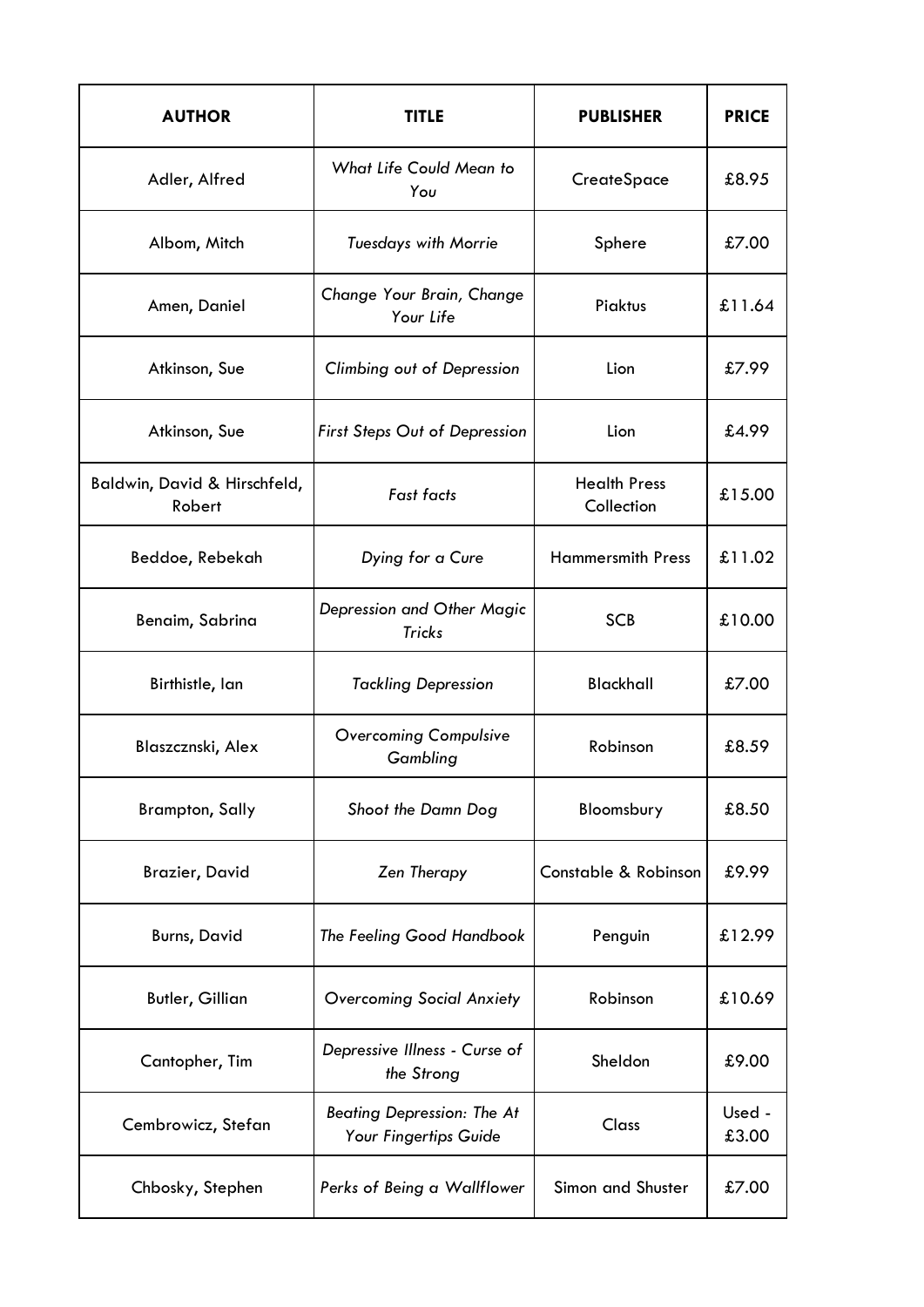| Chia, Mantak         | <b>Emotional Wisdom</b>                     | New World Library     | £13.99          |
|----------------------|---------------------------------------------|-----------------------|-----------------|
| Chopra, Deepak       | <b>Creating Health</b>                      | Rider                 | £8.99           |
| Christensen, Helen   | The Mood Gym                                | Vermillion            | £12.99          |
| Cooper, Peter        | <b>Bulima Nervosa and Binge</b><br>eating   | Constable             | £9.99           |
| Crowe, Michael       | Overcoming Relationship<br>Problems         | Robinson              | £9.99           |
| Daley, Debra         | <b>Body Moves</b>                           | <b>CICO</b>           | Used -<br>£2.00 |
| Davies, William      | Overcoming Anger and<br><b>Irritability</b> | Robinson              | £9.99           |
| de Botton, Alain     | The Consolations of<br>Philosophy           | Penguin               | £8.00           |
| Dosani, Sabina       | Defeat Depression                           | Infinite Ideas        | Used -<br>£3.00 |
| Dryden, Windy        | Assertiveness step by step                  | Sheldon               | £7.99           |
| Dwyer, Wayne W       | <b>Your Erroneous Zones</b>                 | Sphere                | £7-99           |
| Ed McDonnell, Flora  | Threads of Hope                             | <b>Short Books</b>    | Used -<br>£3.00 |
| Fennell, Melanie     | Overcoming Low Self-Esteem                  | Robinson              | £9.35           |
| Field, Lynda         | Self Esteem for Women                       | Vermillion            | £7.99           |
| Freeman, Christopher | Overcoming Anorexia                         | Robinson              | £9.99           |
| Friedman, Russell    | <b>Grief Recovery Handbook</b>              | Harper                | £9.99           |
| Gaik, Fran           | <b>Managing Depression With</b><br>Qigong   | <b>Singing Dragon</b> | £12.99          |
| Gilbert, Paul        | <b>Overcoming Depression</b>                | Robinson              | £9.35           |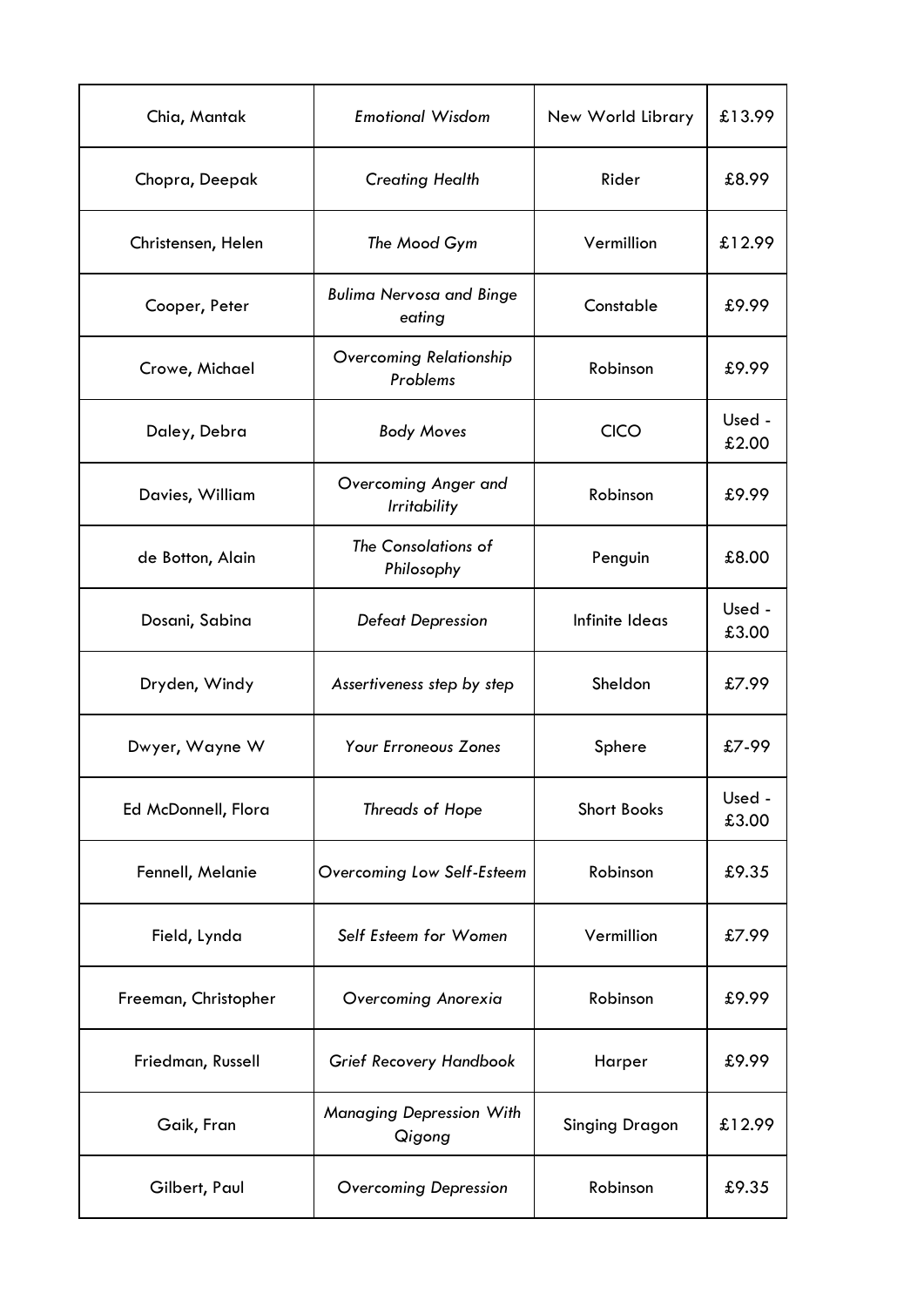| Graham, Philip        | So Young, So sad, so listen               | Gaskell (RCPS)              | $£7-50$         |
|-----------------------|-------------------------------------------|-----------------------------|-----------------|
| Grasso, Brian         | <b>Mindset Matters Most</b>               | CreateSpace                 | £5.00           |
| Greenberger, Dennis   | Mind over Mood                            | <b>Guilford Press</b>       | £13.00          |
| Gregson, Olga         | <b>Managing Stress</b>                    | <b>Teach Yourself Books</b> | Used -<br>£3.00 |
| Grieve, David         | Hope in Dark Places - Poems               | Sacristy                    | £7.99           |
| Griffin, Joe          | How To Lift Depression -<br>Fast          | <b>HG Publishing</b>        | £9.99           |
| Guntrip, Harry        | <b>Healing The Sick Mind</b>              | <b>Union Books</b>          | £6.00           |
| Haddon, Mark          | A Spot of Bother                          | Vintage                     | £8.46           |
| Haig, Matt            | <b>Reasons to Stay Alive</b>              | Canongate                   | £5.98           |
| Hardy, Jayne          | The Self-Care Project                     | Orion                       | £10.00          |
| Harris, Russ          | <b>Happiness Trap</b>                     | Robinson                    | £8.00           |
| Hugh, Smith           | Depressed? Here's a Way<br>Out            | Fount                       | Used -<br>£3.00 |
| Ilardi, Steve         | The Depression Cure (6 Step<br>Programme) | Vermilion                   | £5.50           |
| Jamison, Kay Redfield | An Unquiet Mind                           | Picador                     | £7.59           |
| Johnstone, Matthew    | Living with a Black Dog                   | Robinson                    | £8.00           |
| Kay, Sue              | Hodder<br>No more clutter                 |                             | £12.00          |
| Kennerley, Helen      | Robinson<br><b>Overcoming Anxiety</b>     |                             | £7.99           |
| Kennerley, Helen      | Overcoming Childhood<br>Trauma            | Robinson                    |                 |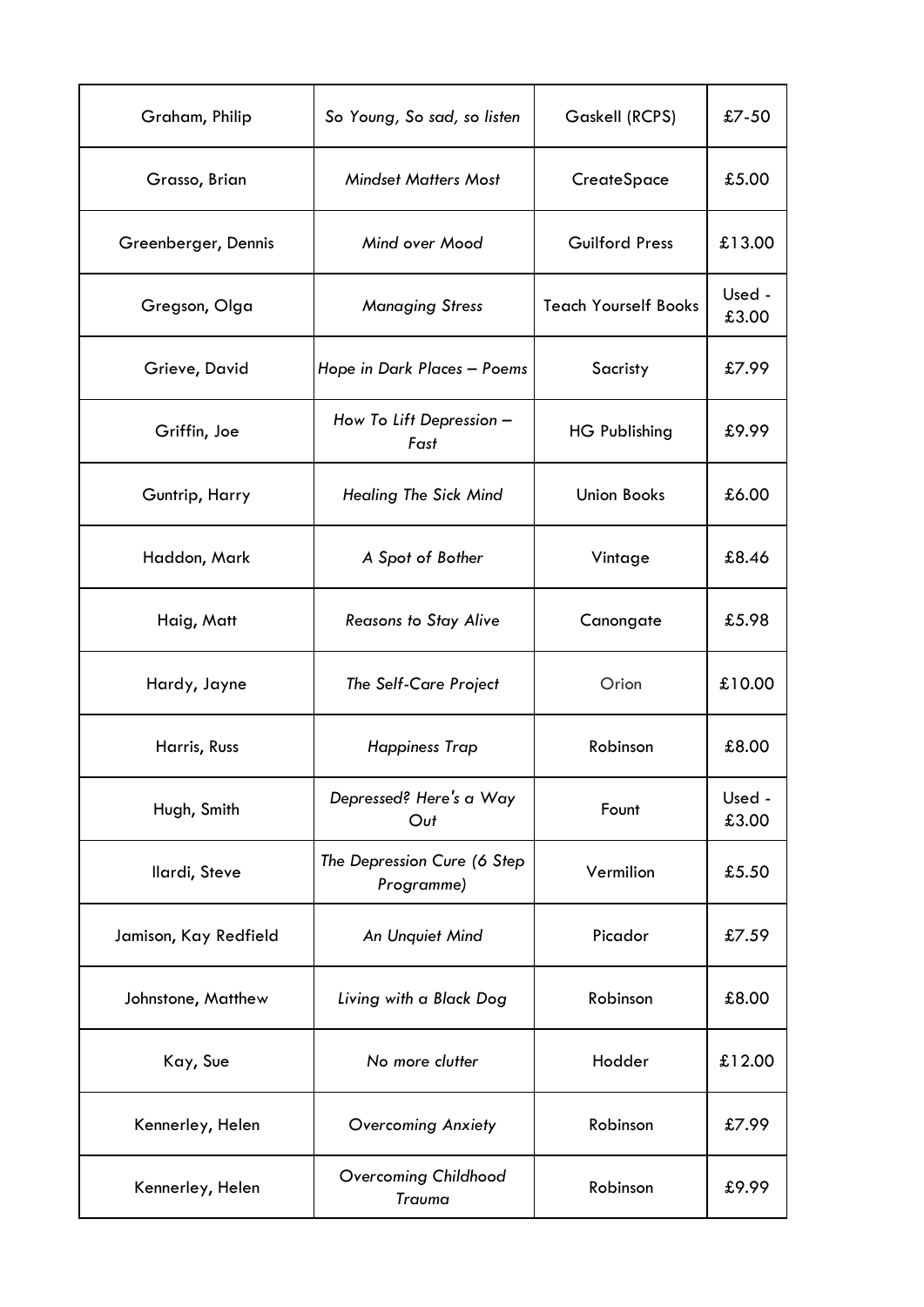| Kubler-Ross, Elizabeth | On Grief and Grieving                                    | Simon and Shuster           | £9.99           |
|------------------------|----------------------------------------------------------|-----------------------------|-----------------|
| Lewis, Gwyneth         | Sunbathing in the rain                                   | Flamingo                    | £7-99           |
| Lott, Tim              | The Scent of Dried Roses                                 | Penguin                     | £8.99           |
| Lurie, Melvyn          | <b>Depression: Your Questions</b><br>Answered            | DK Publishing               | Used -<br>£3.00 |
| Manicavasagar, Vijaya  | Overcoming Panic                                         | Robinson                    | £12.99          |
| Manning, James         | Think About Your Thinking                                | W Foulsham                  | £6.50           |
| Massey, Alexandra      | Beat depression & reclaim<br>your life                   | Virgin                      | £10-99          |
| McKenzie, Kwame        | <b>Understanding Anxiety &amp;</b><br>panic attacks      | Fam Dr Pubs/BMA             | Used -<br>£3.00 |
| McKenzie, Kwame        | <b>Understanding Depression</b>                          | Fam Dr Pubs/BMA             | Used -<br>£3.00 |
| Milligan, Spike        | Depression and How To<br>Survive It                      | <b>Arrow Books</b>          | £9.99           |
| Monaque, Mathilde      | Trouble In My Head                                       | Vermillion                  | £9.99           |
| Muir, Alice            | Overcome Depression: Teach<br>Yourself                   | <b>Teach Yourself Books</b> | £7.00           |
| O'Connor, Richard      | <b>Undoing Depression</b>                                | Souvenir                    | £14.99          |
| O'Donohue, John        | Anam Cara - Spiritual<br>Wisdom from the Celtic<br>World | <b>Bantam</b>               | £8.99           |
| O'Connell, Glenys      | Depression: The Essential<br>Guide                       | Need To Know                | £8.99           |
| Patmore, Angela        | Challenging Depression and<br>Despair                    | How To Books                | £10.99          |
| Peck, M Scott          | The Road Less Travelled                                  | <b>Arrow Books</b>          | £6-99           |
| Peck, M. Scott         | The Different Drum                                       | <b>Arrow Books</b>          | £8.99           |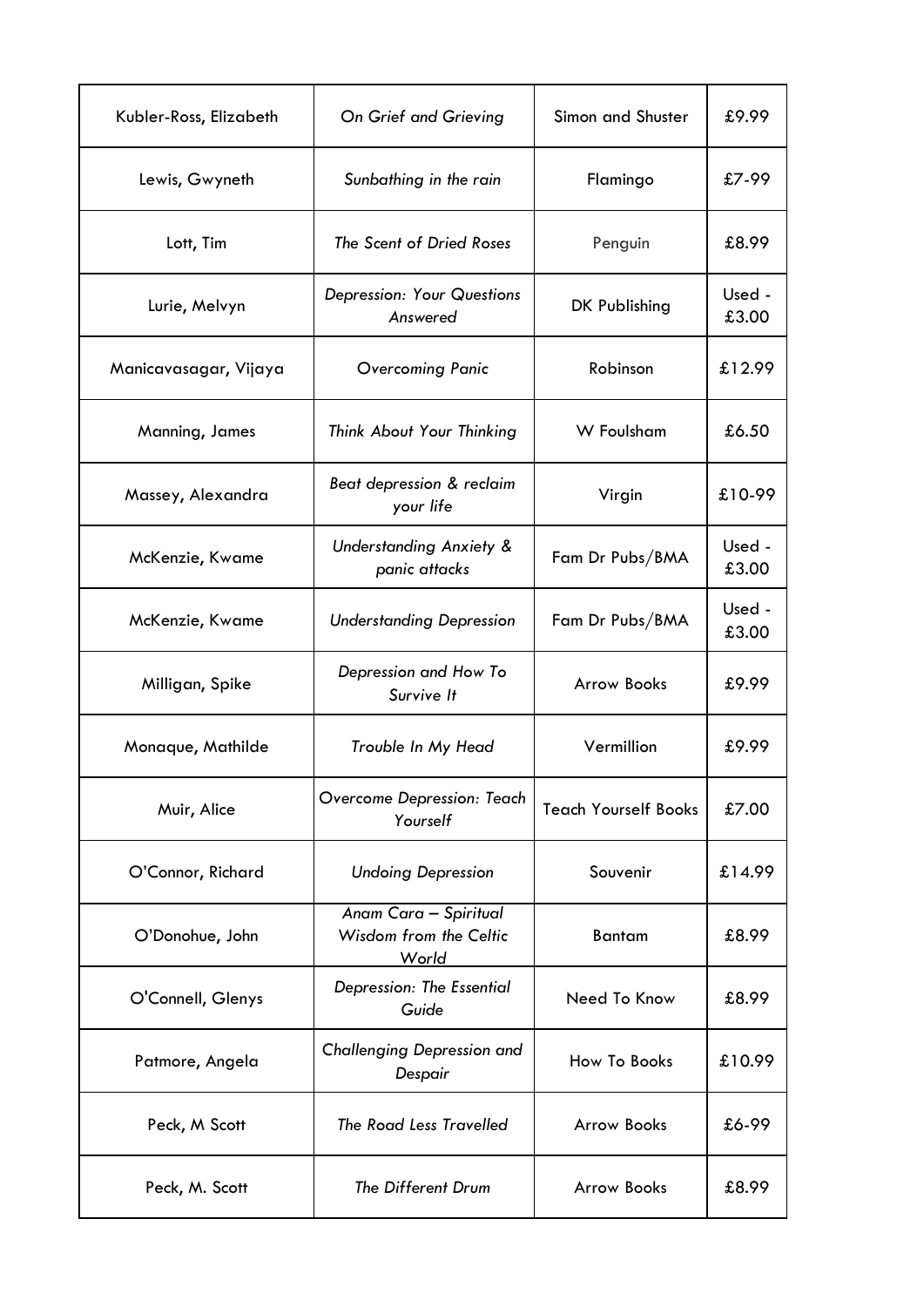| Pepper, John                                                 | How To Be Happy<br>Gateway                         |                     | Used -<br>£3.00 |
|--------------------------------------------------------------|----------------------------------------------------|---------------------|-----------------|
| Plath, Sylvia                                                | The Bell Jar                                       | Faber & Faber       | £7.00           |
| Puri, Basant                                                 | The Natural Way to Beat<br>Depression              | Hodder              | Used -<br>£2.00 |
| Quick, Matthew                                               | <b>Silver Linings Playbook</b>                     | Picador             | £7.50           |
| Rosen, Michael & Blake,<br>Quentin                           | Michael Rosen's Sad Book                           | <b>Walker Books</b> | £5.99           |
| Rowe, Dorothy                                                | Depression - The Way Out<br>of Your Prison         | Routledge           | £12.71          |
| Rubin, Gretchen                                              | The Happiness Project                              | Harper              | £5.00           |
| Smith, Katherine                                             | Angels in the Wilderness                           |                     | Used -<br>£5.00 |
| Stephenson                                                   | <b>Beating Anxiety and</b><br>Depression           | Piaktus             | £8.39           |
| Styron, William                                              | <b>Darkness Visible</b><br><b>Vintage Classics</b> |                     | £8.46           |
| <b>Free Yourself From</b><br>Sutherland, Colin<br>Depression |                                                    | Sheldon             | Used -<br>£2.00 |
| Toon, Kay                                                    | <b>Breaking Free</b>                               | Sheldon             | £10.00          |
| Vass, Andrew                                                 | Beat depression with self<br>help techniques       |                     | £6.99           |
| <b>Compulsive Disorder</b><br>Veale, David                   |                                                    | Robinson            | £9.90           |
| Veale, David                                                 | Manage Your Mood                                   |                     | £14.99          |
| Veale, David                                                 | <b>Overcoming Obsessive</b>                        |                     | £9.99           |
| Vickers, Salley                                              | The Other Side of You<br>Harper                    |                     | £9.99           |
| A Mindfulness Guide for the<br>Wax, Ruby<br>Frazzled         |                                                    | Penguin             | £8.00           |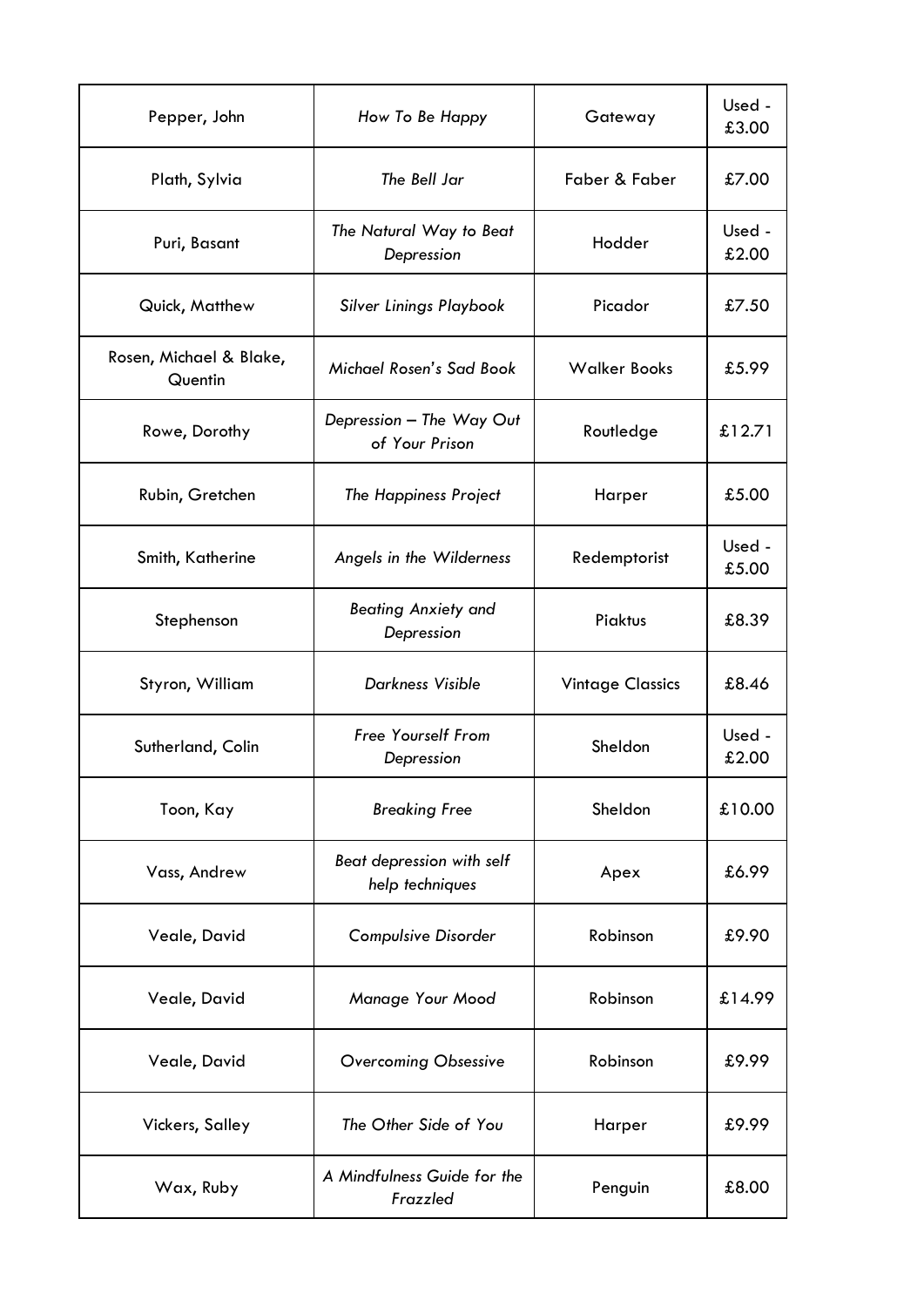| Weinberg, George | <b>Self Creation</b>                  | <b>St Martins</b>     | £10.00          |
|------------------|---------------------------------------|-----------------------|-----------------|
| Wheatley, Sandra | Coping with Post-Natal<br>Depression  | Sheldon               | £9.87           |
| Wilkinson, Greg  | <b>Understanding Stress</b>           | Fam Dr Pubs/BMA       | Used -<br>£3.00 |
| Williams, Mark   | The Mindful Way Through<br>Depression | <b>Guilford Press</b> | £13.99          |
| Wolpert, Lewis   | <b>Malignant Sadness</b>              | Faber                 | £8.99           |
| Woods, Eva       | How To Be Happy                       | Sphere                | £5.00           |
| Young, Jeffrey   | Reinventing Your Life                 | Penguin               | £7.50           |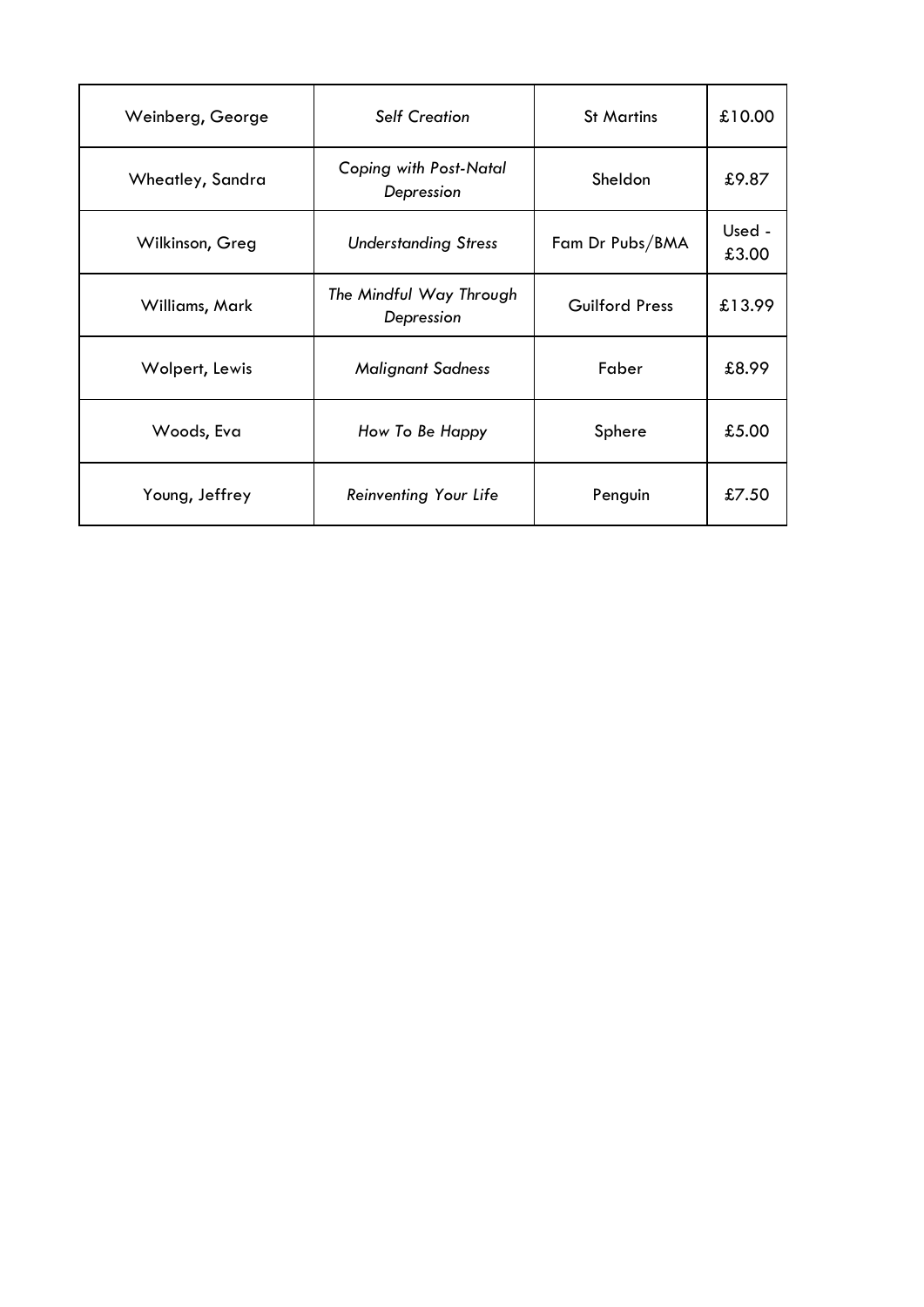| <b>ISBN</b>    | <b>DATE</b> | <b>Ebook</b><br><b>Available</b> |
|----------------|-------------|----------------------------------|
| 978-1984342577 | 2018        | Υ                                |
| 978-0751529814 | 2003        | Y                                |
| 978-0349413358 | 2016        | Y                                |
| 978-0745951812 | 2005        | Υ                                |
| 978-0745955131 | 2010        | N                                |
| 1-899541-83-7  | 2000        | N                                |
| 978-1905140251 | 2009        | Y                                |
| 978-1943735204 | 2017        | Y                                |
| 978-1842181966 | 2010        | Υ                                |
| 978-1849011334 | 2010        | N                                |
| 978-0747572459 | 2009        | N                                |
| 978-1841193526 | 2012        | Y                                |
| 978-0452281325 | 1999        | Y                                |
| 978-1472120434 | 2016        | Y                                |
| 978-1847092359 | 2012        | Y                                |
| 978-1859590638 | 2002        | Y                                |
| 978-1847394071 | 2009        | Y                                |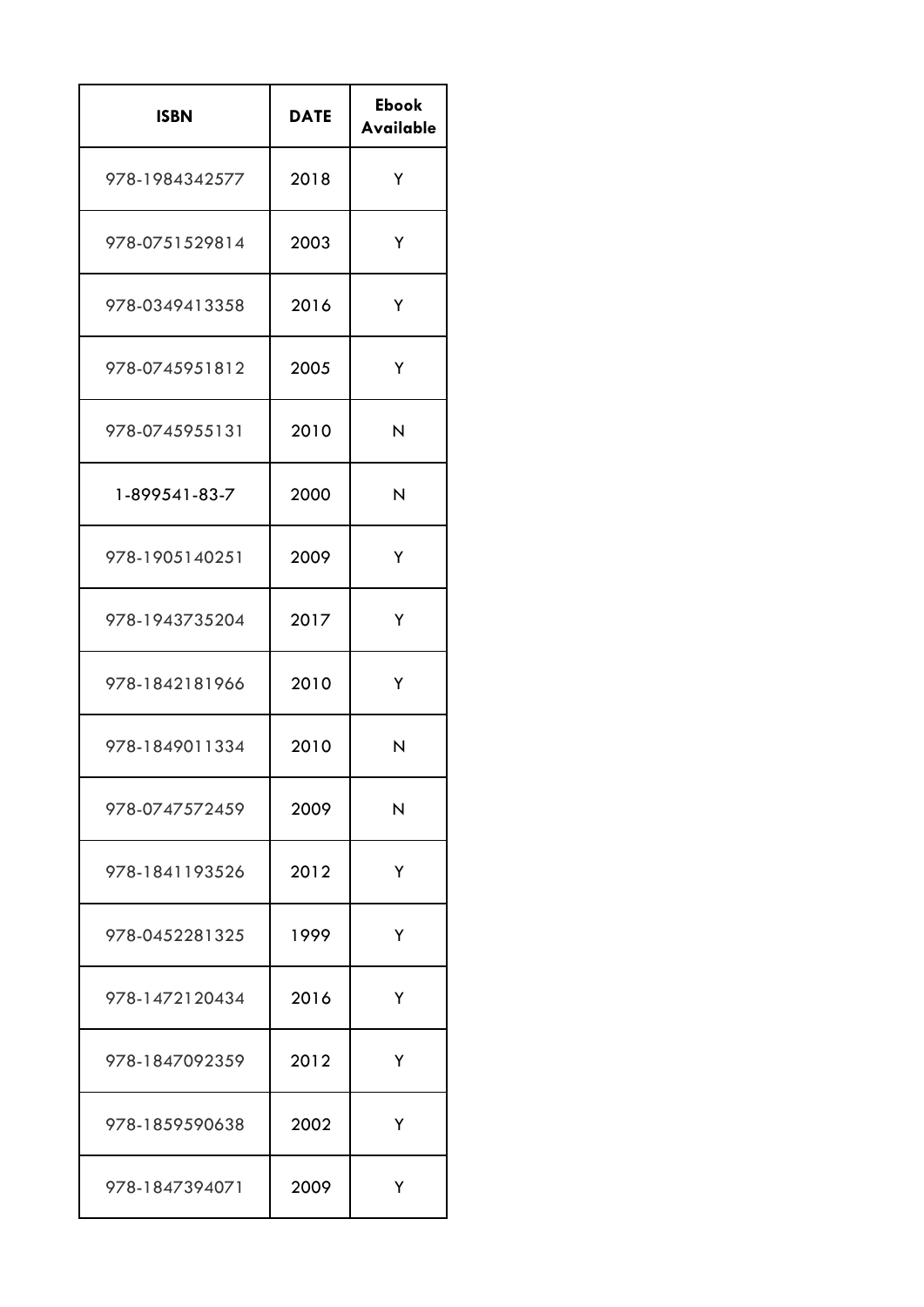| 978-1577316121    | 2009  | N |
|-------------------|-------|---|
| 978-1844135653    | 2004  | N |
| 978-0091929169    | 2007  | Y |
| 978-1849010757    | 2009  | Y |
| 978-1845290665    | 2005  | Y |
| 978-1907030314    | 2010  | Y |
| 978-1472120229    | *2004 | Y |
| 978-0140276619    | 2001  | Y |
| 978-1904902720    | 2007  | N |
| 859699250         | 2004  | N |
| 978-0-7515-0455-2 | 2009  | N |
| 978-1904095354    | 2003  | Y |
| 978-1472119292    | 2016  | Y |
| 978-0091876326    | 2001  | N |
| 978-1849011303    | 2009  | Y |
| 978-0061686078    | 1984  | N |
| 978-1848190184    | 2009  | Y |
| 978-1849010665    | 2009  | Y |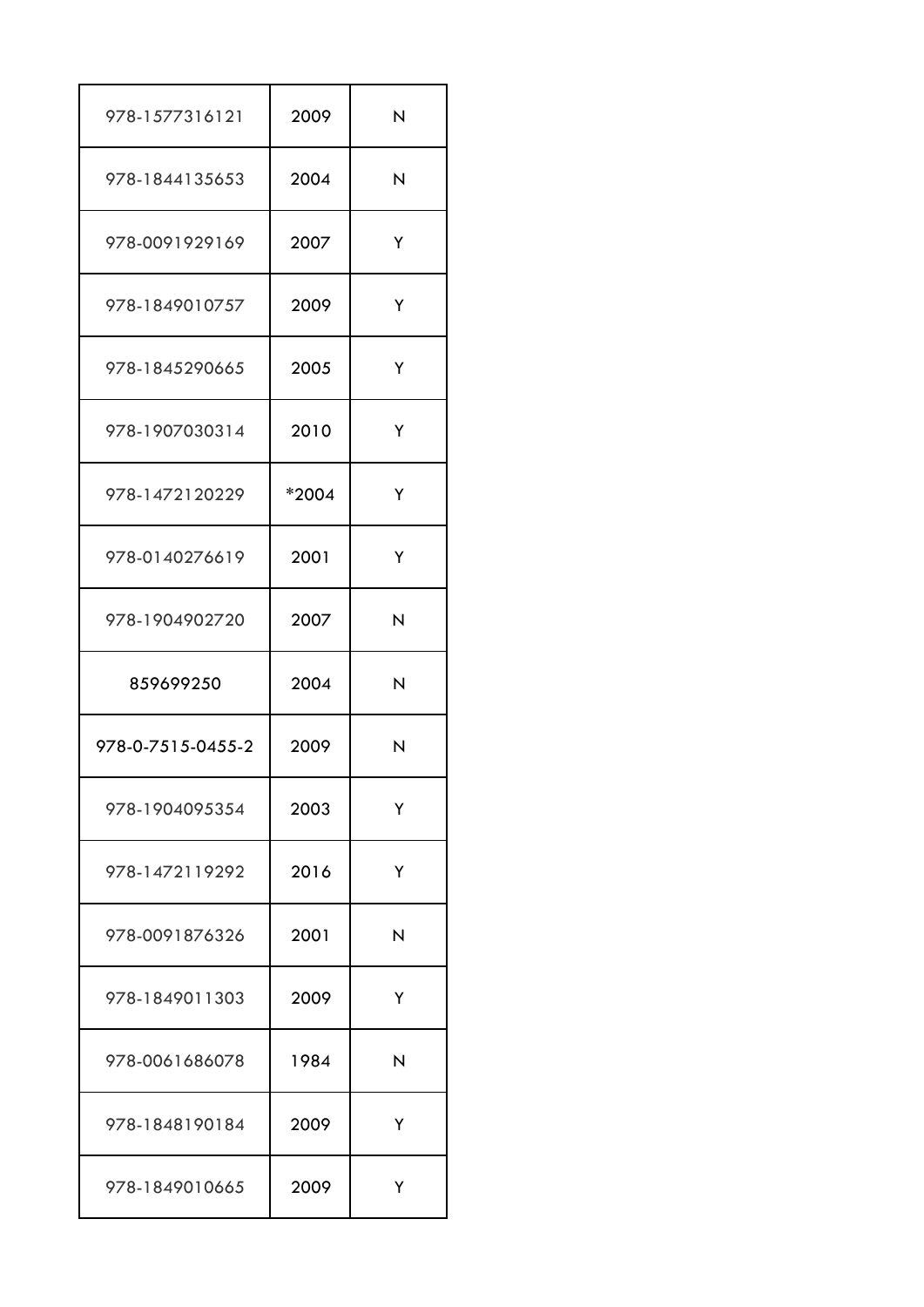| 978-1904671237    | 2005 | N |
|-------------------|------|---|
| 978-1530389582    | 5    | Y |
| 978-1462520428    | 2015 | N |
| 978-0340663769    | 1997 | Y |
| 978-1910519677    | 2017 | Y |
| 978-1899398416    | 2004 | Y |
| N/A               | N/A  | Y |
| 978-0099506928    | 2007 | Y |
| 978-1782116820    | 2015 | Y |
| 978-1409177586    | 2017 | N |
| 978-1845298258    | 2008 | N |
| 978-0006275657    | 1991 | Y |
| 978-0091929817    | 2010 | Y |
| 978-0-330-34651-1 | 2014 | Υ |
| 978-1 84529-743-5 | 2009 | Y |
| 978-0340836774    | 2012 | Y |
| 978-1849018784    | 2002 | Υ |
| 978-1841190815    | 2007 | Y |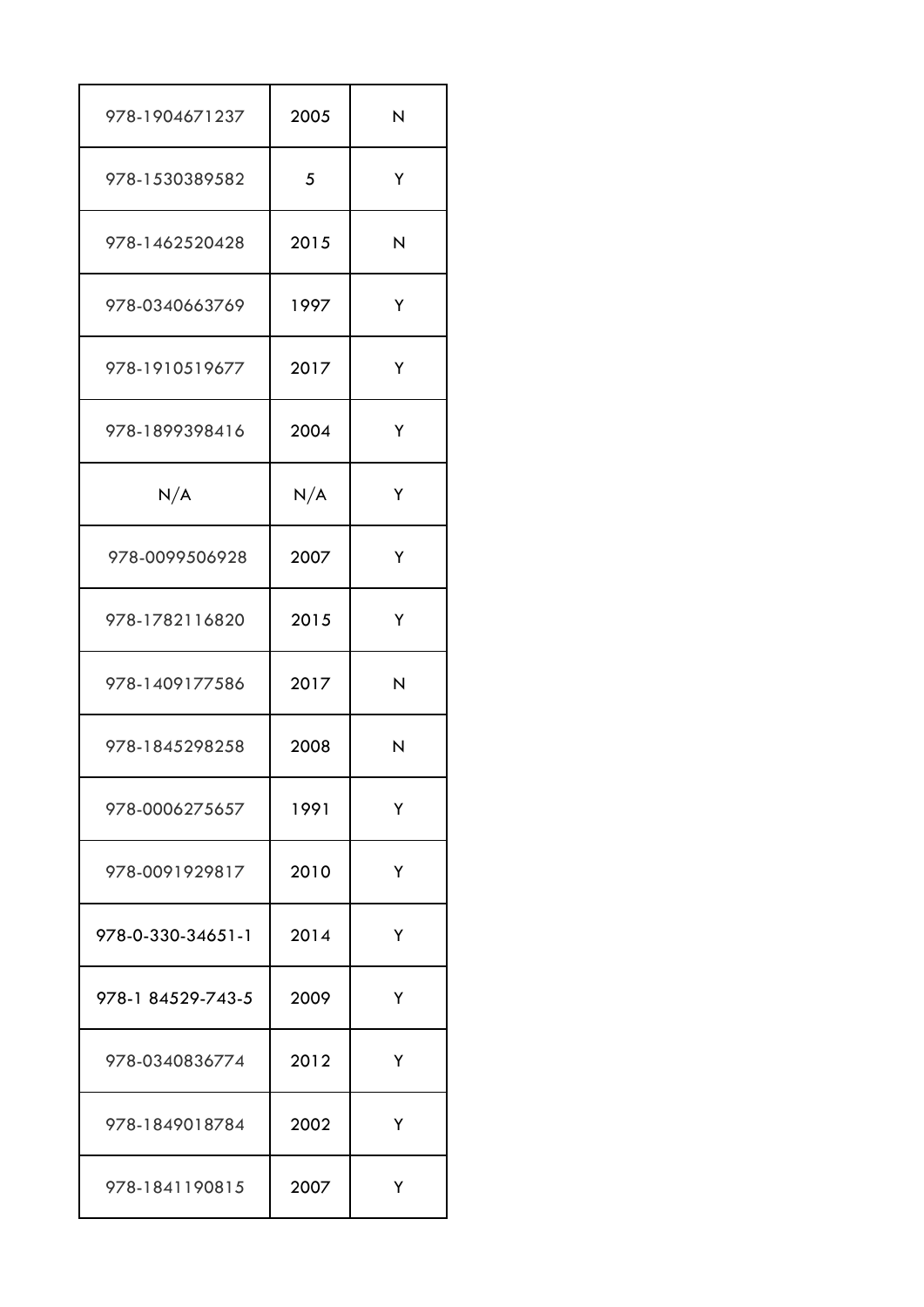| 978-1471139888    | 2016 | Y |
|-------------------|------|---|
| 978-0007232802    | 2006 | Y |
| 978-0141191485    | 2005 | Y |
| 978-0756626174    | 2007 | Y |
| 978-1472135827    | 2017 | Y |
| 978-0572035006    | 2009 | Y |
| 978-0753509890    | 2004 | Y |
| 978-1903474136    | 2009 | Y |
| 978-1903474358    | 2009 | Y |
| 978-0099858300    | 1994 | Y |
| 978-0091917234    | 2007 | N |
| 978-1444171136    | 2013 | N |
| 978-0285638723    | 2010 | Y |
| 978-0553505924    | 1999 | Y |
| 978-1861440778    | 2013 | Y |
| 978-1845284398    | 2013 | N |
| 978-0-099-72740-8 | 2004 | N |
| 978-0099780304    | 1990 | Y |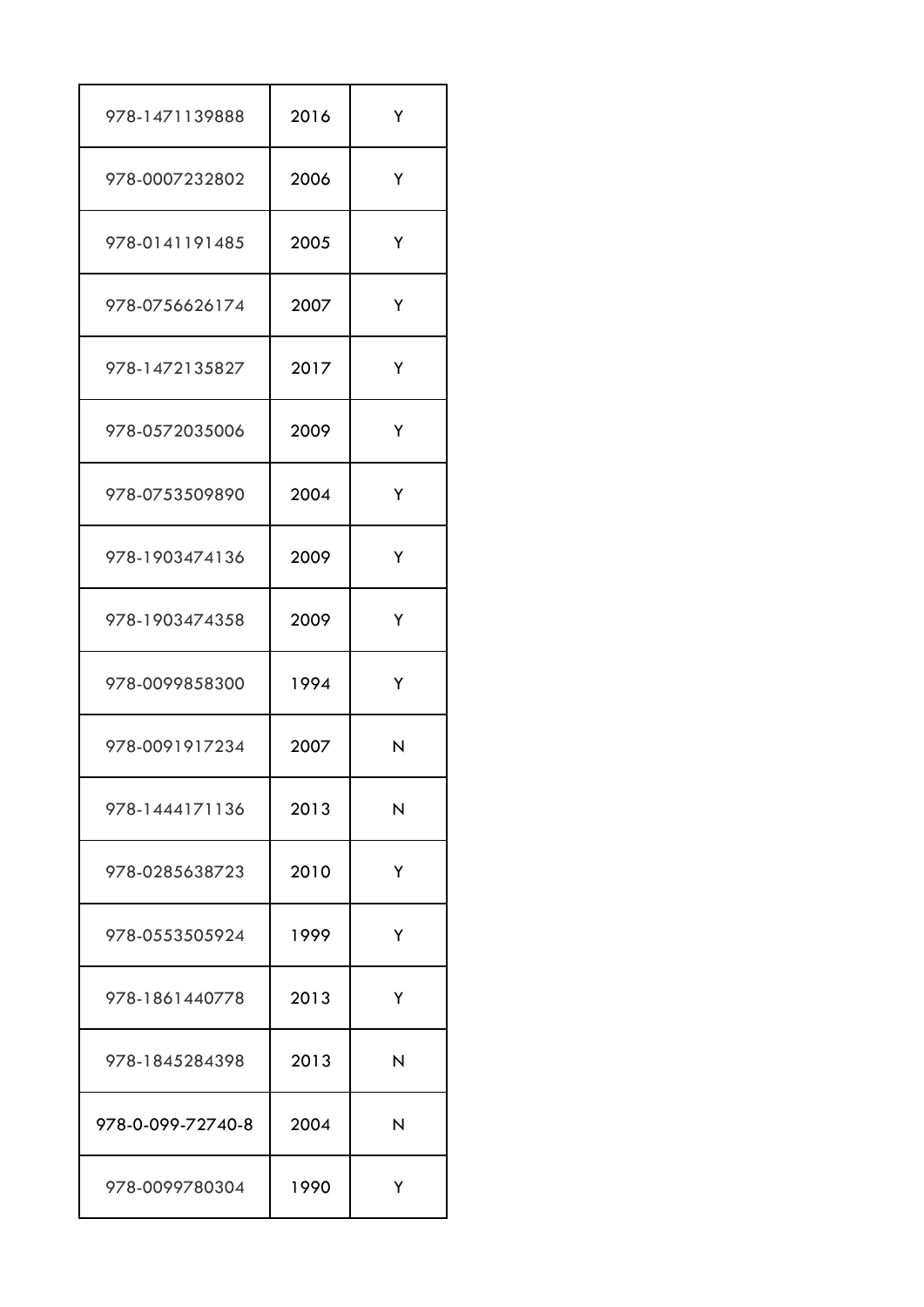| 978-0946551798    | 1992 | Y |
|-------------------|------|---|
| 978-0571226160    | 2005 | Y |
| 978-0340824979    | 2005 | Y |
| 978-1447219897    | 2012 | Y |
| 978-1406317848    | 2007 | N |
| 978-1583912867    | 2003 | Y |
| 978-0062105240    | 2001 | Y |
| 978-0-85231-374-9 | 2010 | Y |
| 978-0749939915    | 2011 | N |
| 978-0099285571    | 2010 | Υ |
| 978-1847090416    | 2008 | Y |
| 978-1847094650    | 2018 | Y |
| 978-1785385001    | 2011 | Y |
| 978-1849010726    | 2009 | N |
| 978-1845293147    | 2015 | N |
| 978-1849010726    | 2009 | Y |
| 978-0007165452    | 2006 | Υ |
| 978-0241972069    | 2016 | N |